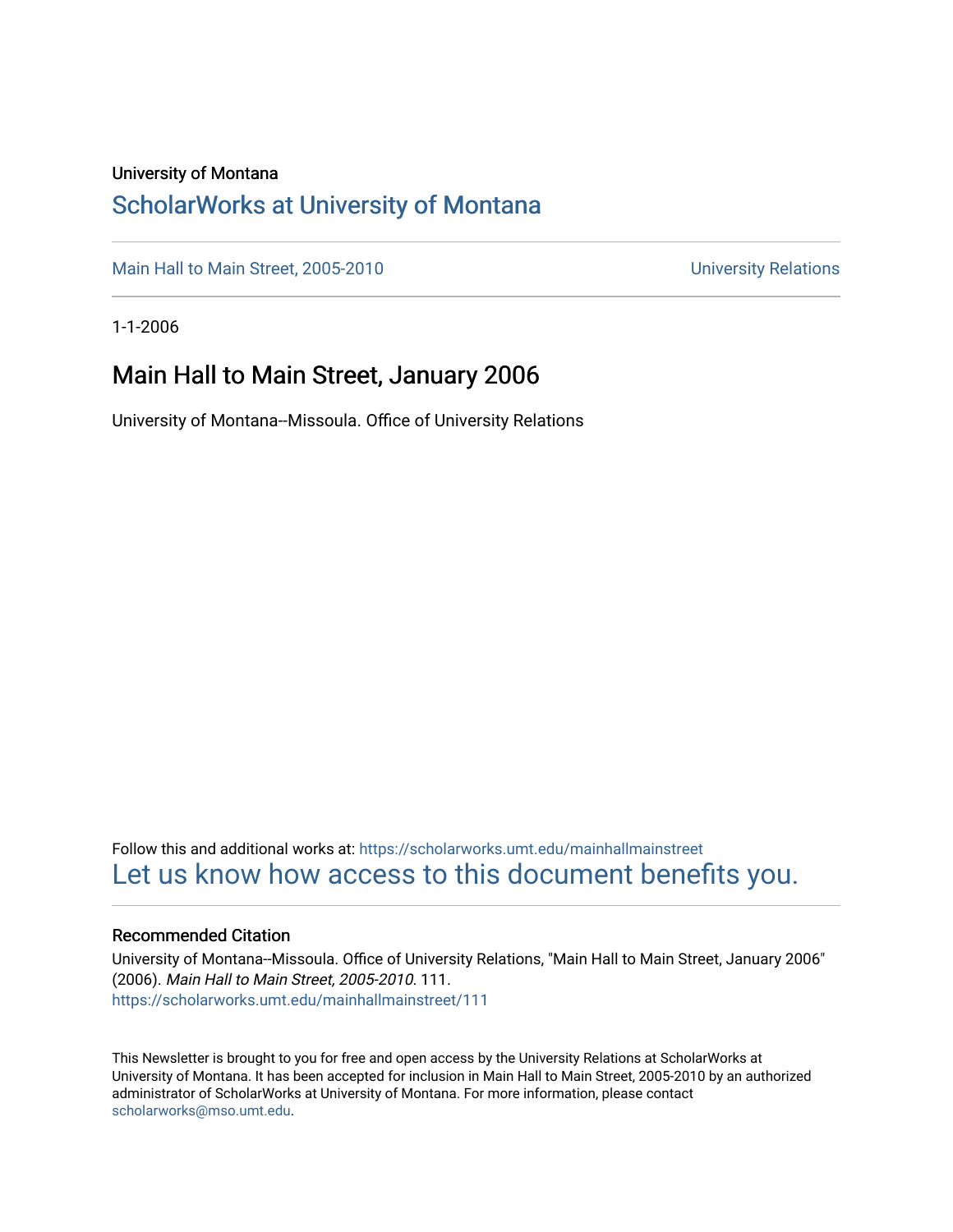### *k*  $\frac{1}{2}$  **N**  $\frac{1}{2}$  **a**  $\frac{1}{2}$  **Hall to ■alVlain Street UNIVERSITY OF MONTANA JAN 31 <sup>2006</sup> January 2006 Vol. 12 No. <sup>1</sup> ConnUBRARYampus and Community**

# **Economic 'hub' suggested for Eastern Montana**

 $A$  hew survey suggests that  $\bigcup_{\text{L}}$ new survey suggests that the untapped human capital and political will to create a new "center of economic commerce," which could be used to spur development and reverse declining population trends in the area.

"A Workforce and Interest Survey <sup>1</sup> to Establish an Economic 'Hub' in Eastern Montana" was produced by The University of Montana. It's online at http:// [www.umt.edu/research/econdev.htm](http://www.umt.edu/research/econdev.htm).

The survey was spearheaded by Jon "Tony" Rudbach, UM associate vice president for research and economic development. He argues that competitive economic growth requires a town or city with infrastructure sufficient to support major industries in order to take off, and that the 21 depressed Eastern Montana counties don't have cities with sufficient resources and infrastructure to boost economic development on their own.

His solution: Montana should create an "economic hub city" in the east that could attract outside businesses. Economic development activities would be concentrated in this town to improve





transportation, information and education infrastructure. **21 Eastern Montana counties that lag behind the rest of the state economically. (Courtesy ofTony Rudbach)** However, the workforce would

be drawn from wide-spread communities and would commute to the "economic hub" for jobs.

And after intense review of demographic and survey data, Rudbach has the ideal candidate for the new hub: Glendive, a town of 4,700 people along Interstate 90 near the North Dakota border.

"What we need to do

**— Continued back page**

# **Educator wins prestigious teaching award**

**D** an Rude was Montana Teacher<br>Now 31 years later and near the end an Rude was Montana Teacher of the Year in 1975.

of his 40-year career, the fourth-grade Rattlesnake Elementary School teacher is the 2006 recipient of the Maryfrances Shreeve Award.

The award, which honors the memory of Maryfrances Shreeve, a longtime Montana teacher, is given to a teacher each year who embodies the spirit, character and quality of teaching for which Shreeve was known. The award is presented by UM's School of Education.

Along with the recognition, Rude will receive \$1,000 to give to the school in his name for a cause he deems

worthy and \$2,000 for himself. Rude also will be recognized at UM's School of Education reception Feb. 10 in the University Center Ballroom.

"I know that there are many hardworking, dedicated and communityminded teachers worthy of this honor," Rude said. "I feel truly blessed to be the recipient of the Maryfrances Shreeve Award."

According to his nominators, Rude personifies the qualities this prestigious award outlines — community involvement, commitment to enthusiasm in education and a reputation of going the extra mile.

"You influence youngsters by who you are and what you are." Rude said.  $\approx$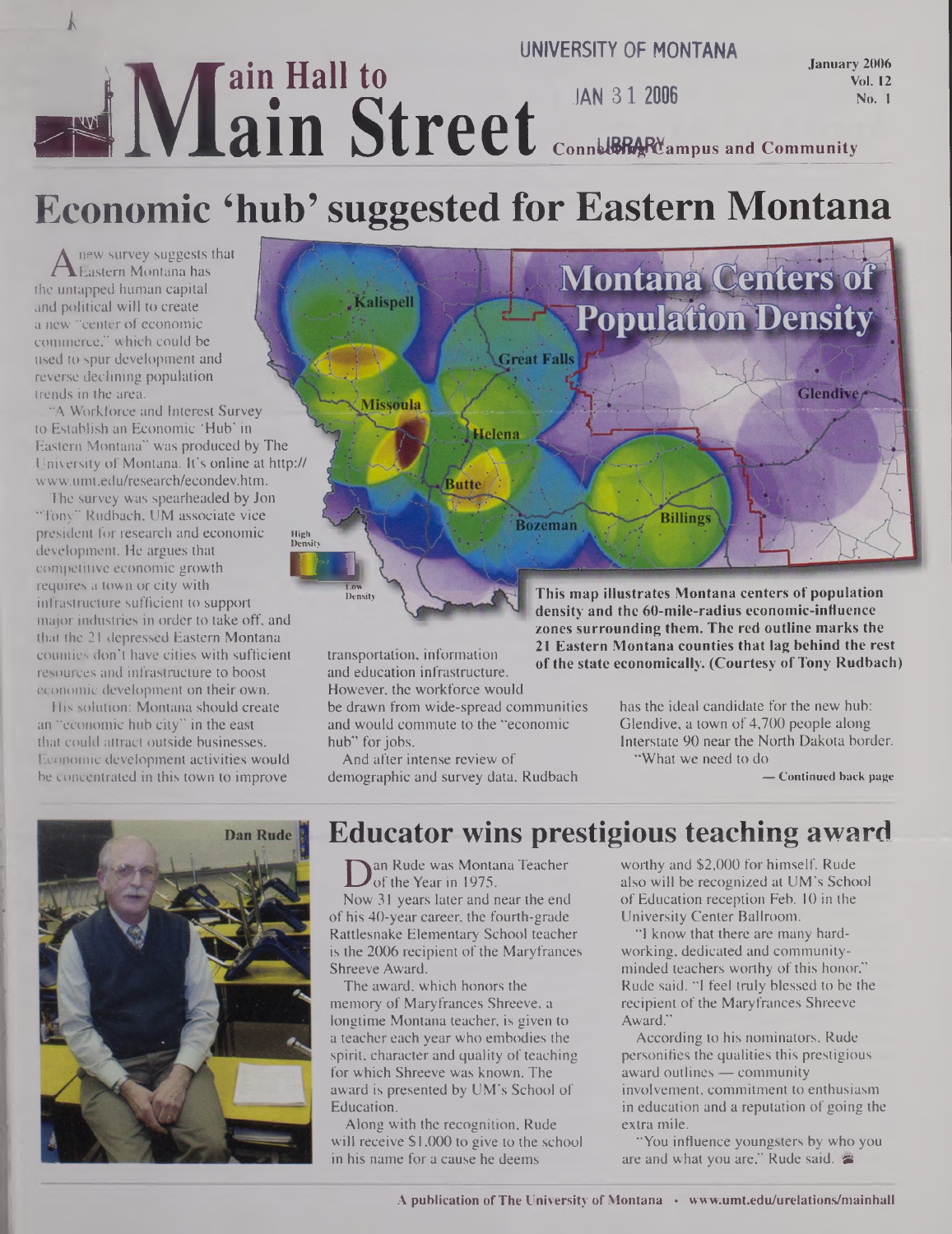## **Star-studded Odyssey set for April 8 at UM**

A prominent musician and a ta<br>adline the sixth-annual Odyssev prominent musician and a talented headline the sixth-annual Odyssey of the  $Stars - A$  Celebration of Artistic Journeys at 7:30 p.m. Saturday, April 8, in the University Theatre.

Performing artist Gary Herbig '69



and actor Dennis Kozeluh '82 will return to the UM stage during the event, which raises money for UM's School of Fine Arts scholarship fund. Odyssey of the Stars showcases fine arts alumni who have gone on to successful careers.

Power, the Percy Faith Orchestra and Seawind, as well as with bands led by Lee Ritenour, David Benoit and Elvis Presley. He also played the clarinet solo on the theme song for the TV program "Cheers" and the bluesy sax

**Herbig**

Herbig, a Billboard Top-10 jazz artist, is one of the most successful studio musicians in the business today. An accomplished soloist on all woodwind instruments, he has toured with Tower of



**Kozeluh**

on "Roseanne." In addition, he played on chart toppers such as Olivia Newton John's "Physical" and Donna Summer's "Bad Girl," and jazz records by legends Herbie Hancock and George Benson.

Kozeluh, a bass-baritone, has performed on musical, operatic and theatrical stages for more than 20 years. Living and performing in Vienna since 1983, he has appeared in more than 60 productions, including "Phantom of the Opera," "Kiss of the Spider Woman," "The Rocky Horror Show" and "Mozart." He has performed lead roles in "Anything Goes," "Sweeney Todd," "Evita," "Jungle Book" and "Footloose." His non-musical roles include Frank in "Educating Rita" and Mortimer in "Arsenic and Old Lace."

For more information on Odyssey of the Stars, call  $(406)$  243-4971.

## **Griz creates toy program for kids**

U <sup>M</sup> senior Chris Orwig had a pretty<br>hectic schedule in 2005. Orwig she<br>ajors in organizational communications Giv M senior Chris Orwig had a pretty hectic schedule in 2005. Orwig at the University, has started with the Grizzly football team the past two years and lettered for four years. He works as a fly fishing guide.

But when you talk with Orwig, you won't hear much about all of this. What he is most interested in is the Griz for Kids program, which collects toys for nonprofits to distribute to children in the Missoula community and surrounding areas.

Orwig grew up in Fairway, Kan., where he was involved in a similar program that served underprivileged children in the Kansas City area.

"That experience stayed with me," he said. "It inspired me to get something else going to help kids."

That something else became Griz for Kids.

"I thought, 'How many other opportunities do you have to get more than 20,000 people together in one place on a Saturday afternoon in Missoula than a Griz football game?'" Orwig said. "My plan was to collect toys during at least one Griz game this season."

He approached UM head football coach Bobby Hauck and the UM Intercollegiate Athletics program directors, who said they thought the program was a great idea. Then he got a boost from communication studies Associate Professor Greg Larson, who allowed him to earn college credit for his Griz for Kids program.

So, by the beginning of March, Orwig had hatched a plan to make his idea work. Now all he needed, he said, was a media connection. That's where Sheila Callahan, general manager of Missoula's KMSO-FM radio station, came into the picture.

"I met Sheila through a random call to a local nonprofit one day when I was trying to figure out how to proceed with my plan for Griz for Kids," Orwig said.

"They put me in touch with her because she was instrumental in the Mountain of Giving program at the station."

The radio station's Mountain of Giving program is one of Missoula's largest holiday toy drives.



**UM offensive lineman Chris Orwig**

The 2005 collection event for the Griz for Kids program was scheduled for the UM-Portland State game last October. People were asked to bring toys to the game and to donate them at various campus collection points.

"We had a huge game that day," Orwig said. "I was in the locker room when someone said there was a woman outside who really wanted to talk to me before the game. I went out, and there was

Sheila Callahan with a big grin on her face. 'You're never going to believe this,"' she said.

The news that Callahan shared with Orwig that morning was that at only one collection point — at the south end of the Van Buren footbridge — they had unloaded a 70-gallon trash can full of donated toys at least 10 times - and it was only 11 a.m. The game didn't start until <sup>1</sup> p.m.

"That news and the fact that we beat Portland State that day were major highs for me," Orwig said.

The Griz for Kids program collected an estimated \$20,000 worth of toys to distribute and \$3,000 in cash donations this year. Families who applied through area nonprofits used vouchers to shop for the toys at a "store" set up in a Missoula location, Orwig said. That way, he said, kids get something they want, and they won't be left out during the holidays.

Orwig will move on when he graduates in May. But he is drafting a plan that he hopes will ensure that the Griz for Kids program continues at UM. He has recruited Grizzly football players Ryan Wells and Mike Murphy to manage Griz for Kids in 2006.

"The groundwork is there," he said. "The hard work is done."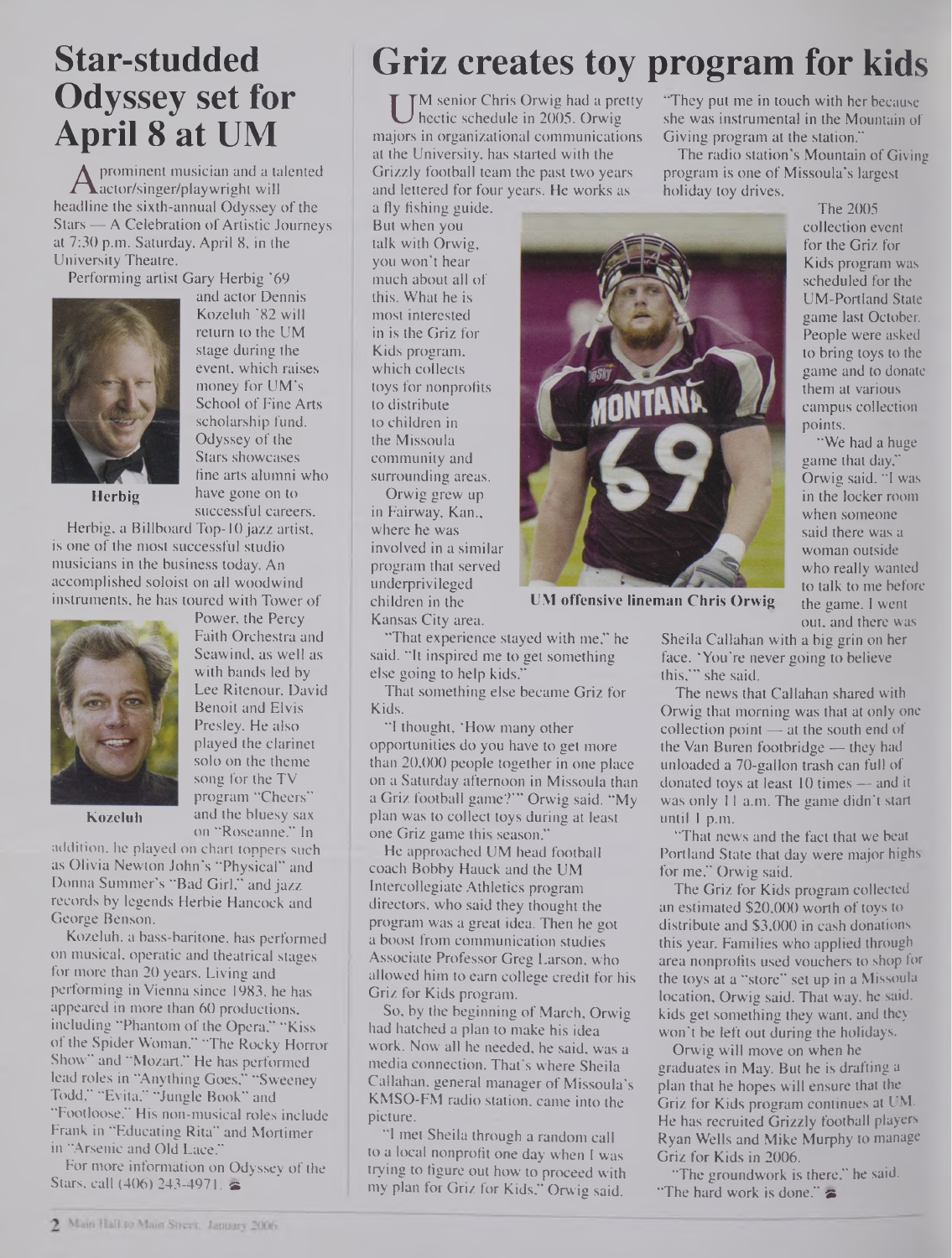**Dennison in D.C.—**UM President George Dennison attended the U.S. University Presidents Summit on International Education Jan. 5-6 in



**Dennison**

Washington, D.C. Speakers included President George Bush, Secretary of State Condoleezza Rice, First Lady Laura Bush and Secretary of Education

Margaret Spellings. The event focused on international education and its importance to the national interest. The summit also discussed how to attract foreign students and scholars to study in the United States,

as well as how to encourage more American students to receive part of their education abroad. Dennison especially was interested in discussions of how to bolster critical language programs such as Arabic, Mandarin and languages of the Caspian Basin. UM's president gave a report about the summit to the state Board of Regents Jan. 12 in Helena.



**New Student Regent—One** of UM's own has landed the coveted student position on the state Board of Regents. Heather O'Loughlin, a second-year law student from Great Falls, started her 18-month appointment this month. She was appointed to the board by Gov. Brian Schweitzer to replace outgoing student regent Kala French. O'Loughlin is a former vice president of the Associated Students of UM student government, and she also teaches legal research to first-year law students. She hopes to help keep college tuition costs

**O'Loughlin**

from rising too rapidly and to promote the benefits of higher education to the Montana Legislature.

**Brains AND Brawn—**UM's Athletic Department recently announced that its 295 student-athletes had a cumulative gradepoint average of 3.00. Nine of UM's 12 teams had a fall semester GPA greater than 3.00, to help raise the department's cumulative grade point average to the 3.00 level. The women's golf team had the highest fall GPA with a 3.46. Nineteen student-athletes had a 4.0 GPA for the fall semester. Six of those came from the women's track and field program, while football had four and women's golf had three. Eight of Montana's programs now have cumulative GPAs over 3.00.

**Bighearted Employees—**UM's Charitable Giving Campaign, which raises money from University employees, achieved its most successful year yet in 2005 with donations of more than \$100,000. The campaign was launched Oct. 18, and when the event ended a month later, nearly 1,000 UM staff, faculty members and students had given \$103,000. The fund-raising effort helps area agencies such as United Way, the Missoula County Humane Society and the Poverello Center. The campaign raised \$25,000 when it first started in 1986-87.

**Serious Science—**Six of the state's top scientists will speak during the UM Alumni Association's upcoming 2006 Community Lecture Series. This year's series is titled "Sun to



Seeds — Our World Around Us." Lectures will be held at 7 p.m. each Tuesday evening from Feb. 14 through March 21 in the University Center Theater. Tickets for the entire series cost \$15 for UM Alumni Association members, \$20 for nonmembers and \$10 for students. Those prices include a wine reception following the March 21 presentation. Speakers will be Garon Smith, Steve Running, Dan Reisenfeld, Ron Wakimoto, Bill Woessner and Neva Hassanein. For more information, call the

Alumni Association at (406) 243-6439.

**Millions to Montana—**Preliminary results from recent research conducted by UM's Institute for Tourism and Recreation Research show that the number of nonresidents who come to the state each year reached a milestone this year. The state had 10 million nonresident visitors during 2005. That does not mean that 10 million cars drove into Montana this year— the average group size was a little more than two people per travel party — but it does indicate a strong year for travel in the state by car and by air. In fact, nonresident visitation in Montana increased 4 percent over 2004 numbers, the same increase expected in the United States in 2005 by the Travel Industry Association. And these nonresidents were spending money in Montana at a rate of more than \$1.9 billion per year and contributed more than 29,000 jobs, as well as \$531 million in generated income. The full report is available at <http://www.itrr.umt.edu/>.

**AnArtistic Life—**"Frances Senska: A Life in Art" will be displayed at the Meloy and Paxson galleries of the Montana Museum of Art and Culture through Saturday, Feb. 25. The museum's galleries are located in the University's Performing Arts and Radio/Television Center. This retrospective exhibition provides an important glimpse into one of the most influential Montana artists — someone who helped shape the nature of contemporary ceramics. Gallery hours are Tuesday through Thursday from 11 a.m. to



**A work by Senska**

3 p.m. and Friday and Saturday from 4 to 8:30 p.m. Admission is free. For more information, call the Montana Museum of Art and Culture at (406) 243-2019 or go online to <http://www.umt>. edu/partv/famus.

**The Survey Says—**More than 200 UM faculty members took part in the national 2004-05 Higher Education Research Institute Survey, and the results are in. They show that teaching is a primary value and focus at UM. Ninety percent of UM faculty members reported that teaching is their principal activity, compared to 75.4 percent at other public universities. UM faculty members emphasize the same primary goals for undergraduates as those at other public universities: to develop abilities to think critically, to promote writing skills and to prepare students for employment.

**Making the Grade—UM** has been named one of the best 361 colleges for undergraduate education by the 2006 edition of the Princeton Review. Rankings result from the review's survey of  $110,000$  students attending colleges in the book. More information is online at <http://www.princetonreview.com>.